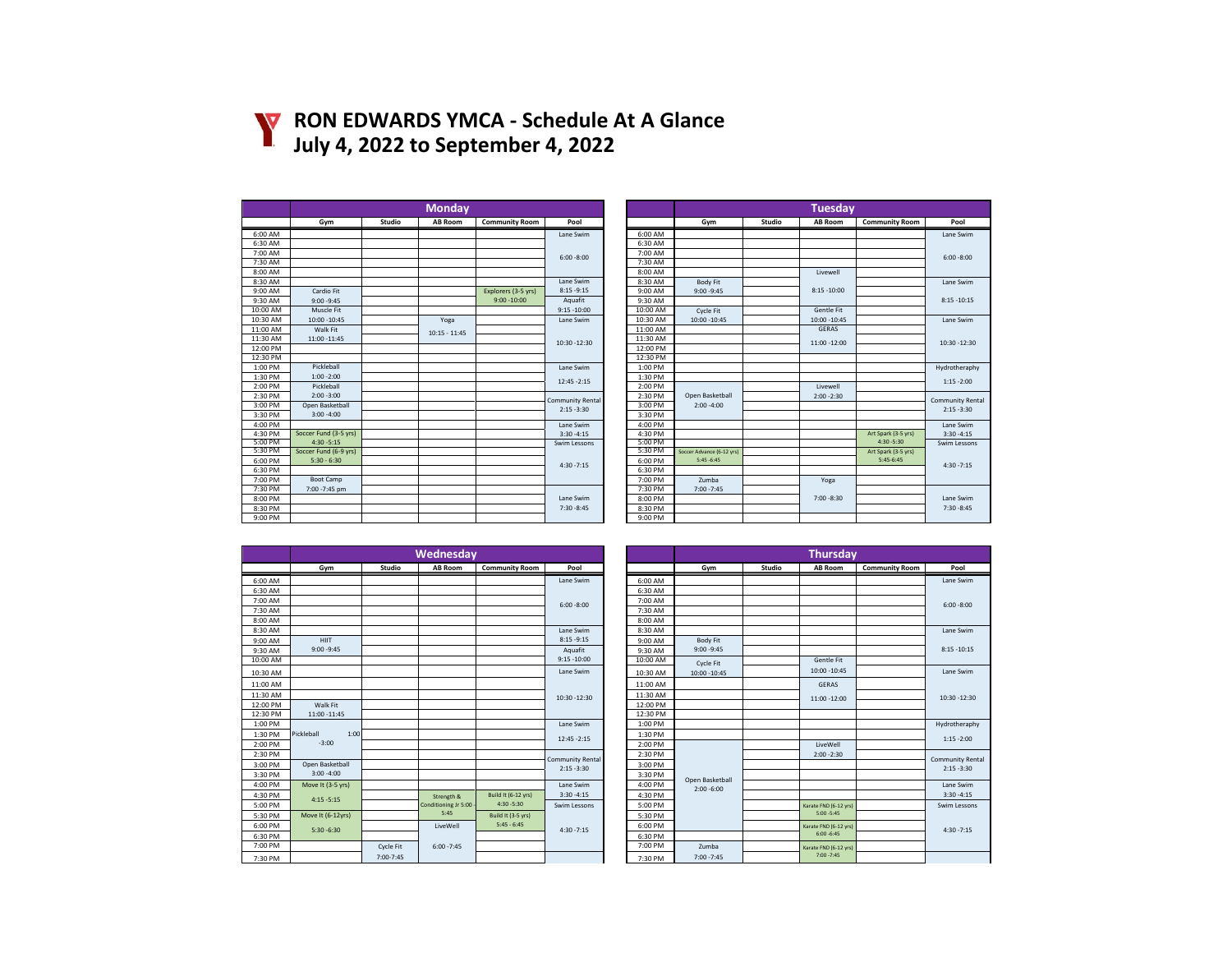

**RON EDWARDS YMCA - Schedule At A Glance July 4, 2022 to September 4, 2022**

| 8:00 PM |  |  | Lane Swim     | 8:00 PM |  |  | Lane Swim     |
|---------|--|--|---------------|---------|--|--|---------------|
| 8:30 PM |  |  | $7:30 - 8:45$ | 8:30 PM |  |  | $7:30 - 8:45$ |
| 9:00 PM |  |  |               | 9:00 PM |  |  |               |